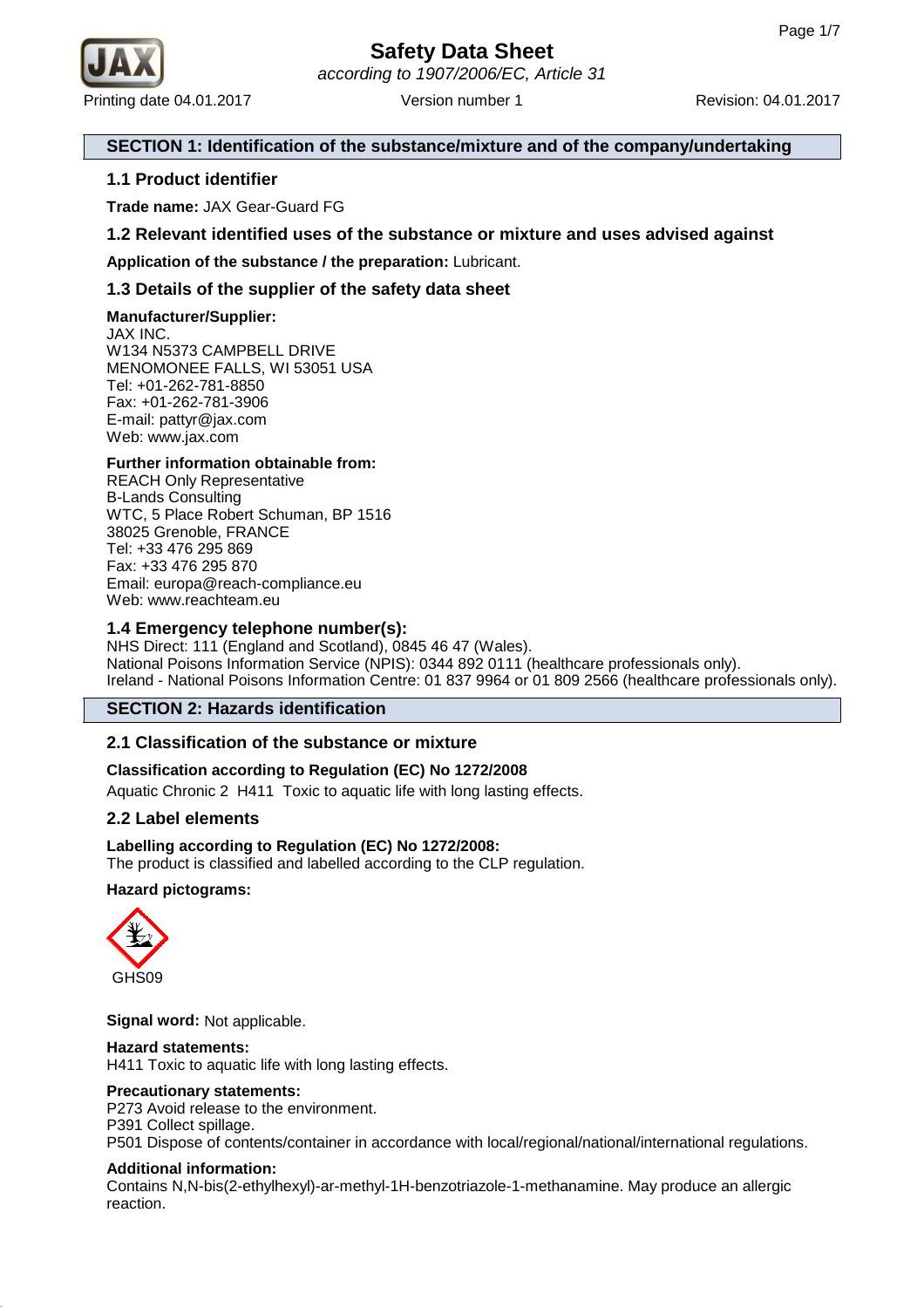# **Safety Data Sheet** according to 1907/2006/EC, Article 31

Printing date 04.01.2017 Version number 1 Revision: 04.01.2017

**Trade name:** JAX Gear-Guard FG

# **2.3 Other hazards**

**Results of PBT and vPvB assessment PBT:** Not applicable. **vPvB:** Not applicable.

## **SECTION 3: Composition/information on ingredients**

## **3.2 Mixtures**

| <b>Hazardous components:</b>                                                             |                                                                  |             |
|------------------------------------------------------------------------------------------|------------------------------------------------------------------|-------------|
| CAS: 1314-13-2                                                                           | Zinc oxide                                                       | $<$ 10%     |
| EINECS: 215-222-5                                                                        | Aquatic Acute 1, H400; Aquatic Chronic 1, H410                   |             |
| Index number: 030-013-00-7                                                               |                                                                  |             |
| CAS: 94270-86-7                                                                          | N,N-bis(2-ethylhexyl)-ar-methyl-1H-benzotriazole-1-methanamine   | $0.1 - 1\%$ |
|                                                                                          | Aquatic Chronic 2, H411; Skin Irrit. 2, H315; Skin Sens. 1, H317 |             |
| Additional information: Ear the werding of the listed begand phrases refer to section 16 |                                                                  |             |

**Additional information:** For the wording of the listed hazard phrases refer to section 16.

#### **SECTION 4: First aid measures**

## **4.1 Description of first aid measures**

**General information:** No special measures required.

**After inhalation:** Move patient to fresh air, if symptoms persist consult a doctor.

**After skin contact:** Immediately wash with water and soap and rinse thoroughly.

#### **After eye contact:**

Remove contact lenses, if worn.

Rinse opened eye for several minutes under running water. If symptoms persist, consult a doctor.

**After swallowing:** Do not induce vomiting; call for medical help immediately.

# **4.2 Most important symptoms and effects, both acute and delayed**

No further relevant information available.

## **4.3 Indication of any immediate medical attention and special treatment needed** No further relevant information available.

## **SECTION 5: Firefighting measures**

## **5.1 Extinguishing media**

## **Suitable extinguishing agents:**

CO2, powder or water spray. Fight larger fires with water spray or alcohol resistant foam.

# **5.2 Special hazards arising from the substance or mixture**

No further relevant information available.

## **5.3 Advice for firefighters**

**Protective equipment:** Wear self-contained respiratory protective device.

# **SECTION 6: Accidental release measures**

## **6.1 Personal precautions, protective equipment and emergency procedures**

Keep away from ignition sources.

## **6.2 Environmental precautions**

Do not allow product to reach sewage system or any water course. Inform respective authorities in case of seepage into water course or sewage system.

## **6.3 Methods and material for containment and cleaning up**

Dispose contaminated material as waste according to item 13.

## **6.4 Reference to other sections**

See Section 7 for information on safe handling.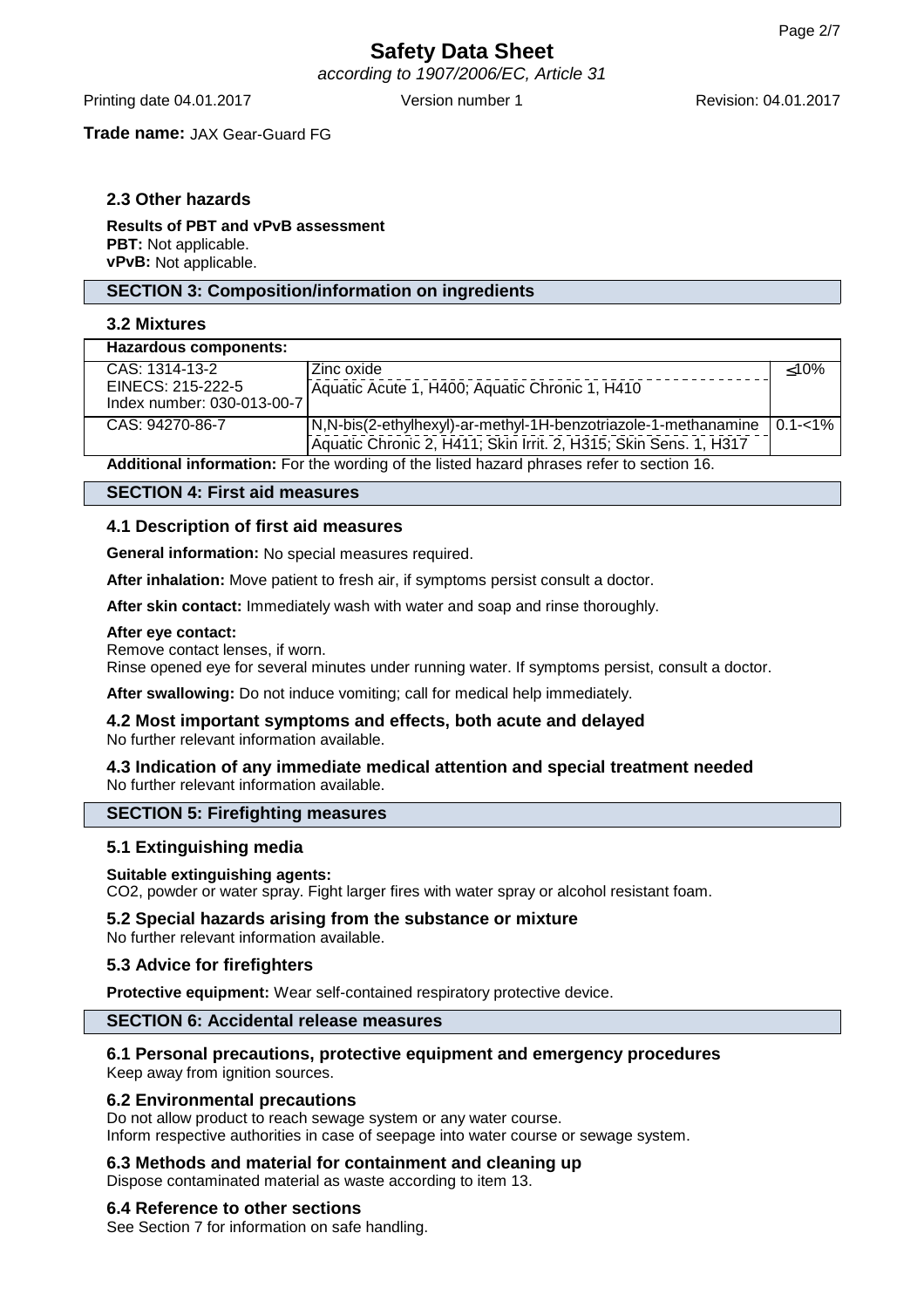according to 1907/2006/EC, Article 31

Printing date 04.01.2017 Version number 1 Revision: 04.01.2017

## **Trade name:** JAX Gear-Guard FG

See Section 8 for information on personal protection equipment. See Section 13 for disposal information.

# **SECTION 7: Handling and storage**

## **7.1 Precautions for safe handling**

Keep away from heat and direct sunlight. Provide suction extractors if dust is formed.

**Information about fire - and explosion protection:** No special measures required.

## **7.2 Conditions for safe storage, including any incompatibilities**

**Requirements to be met by storerooms and receptacles:**

Store in a cool, dry place in tightly closed receptacles.

**Information about storage in one common storage facility:** Store away from oxidising agents.

**Further information about storage conditions:** None.

**7.3 Specific end use(s):** No further relevant information available.

# **SECTION 8: Exposure controls/personal protection**

## **8.1 Control parameters**

#### **Ingredients with limit values that require monitoring at the workplace:**

The product does not contain any relevant quantities of materials with critical values that have to be monitored at the workplace.

**Additional information:** The lists valid during the making were used as basis.

## **8.2 Exposure controls**

## **Personal protective equipment**

**General protective and hygienic measures:**

The usual precautionary measures are to be adhered to when handling chemicals.

**Respiratory protection:** Not necessary if room is well-ventilated.

## **Protection of hands:**



Protective gloves.

The selected protective gloves have to satisfy the specifications of EU Directive 89/686/EEC and the standard EN 374 derived from it.

## **Eye protection:**



Safety glasses with side-shields (EN 166).

**Body protection:** Protective work clothing.

**SECTION 9: Physical and chemical properties**

## **9.1 Information on basic physical and chemical properties**

**General Information**

**Appearance: Form:** Solid. **Colour:** White.

**Odour:** Characteristic.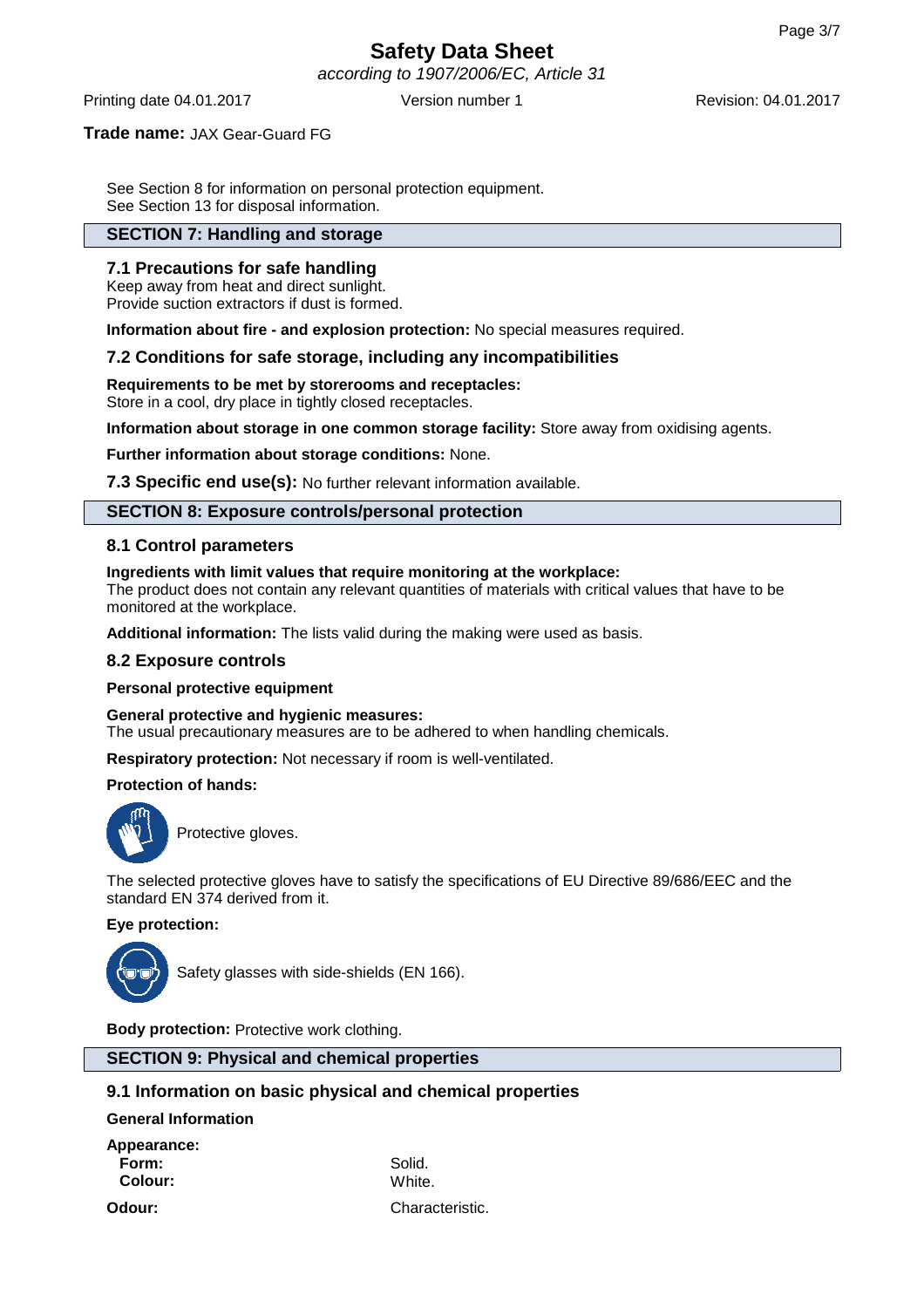according to 1907/2006/EC, Article 31

Printing date 04.01.2017 Version number 1 Revision: 04.01.2017

**Trade name:** JAX Gear-Guard FG

| <b>Odour threshold:</b>                                  | Not determined.                                        |  |  |
|----------------------------------------------------------|--------------------------------------------------------|--|--|
| pH-value:                                                | Not applicable.                                        |  |  |
| <b>Melting point/Melting range:</b>                      | Not determined.                                        |  |  |
| <b>Boiling point/Boiling range:</b>                      | $>35$ C                                                |  |  |
| Flash point:                                             | 170 °C                                                 |  |  |
| Flammability (solid, gaseous):                           | Not applicable.                                        |  |  |
| Ignition temperature:                                    | Not determined.                                        |  |  |
| <b>Decomposition temperature:</b>                        | Not determined.                                        |  |  |
| Danger of explosion:                                     | Product does not present an explosion hazard.          |  |  |
| <b>Explosion limits:</b><br>Lower:<br>Upper:             | Not determined.<br>Not determined.                     |  |  |
| <b>Oxidising properties</b>                              | Not determined.                                        |  |  |
| Vapour pressure:                                         | Not determined.                                        |  |  |
| Density:                                                 | Not determined.                                        |  |  |
| Relative density at 25 ℃                                 | 0.9                                                    |  |  |
| <b>Vapour density</b>                                    | Not applicable.                                        |  |  |
| <b>Evaporation rate</b>                                  | Not applicable.                                        |  |  |
| Solubility in / Miscibility with<br>Water:               | Insoluble.                                             |  |  |
| Partition coefficient (n-octanol/water): Not determined. |                                                        |  |  |
| <b>Viscosity:</b><br>Dynamic at 40 °C:<br>Kinematic:     | $6000 \, \text{mm}$ <sup>2</sup> /s<br>Not applicable. |  |  |
| 9.2 Other information                                    | No further relevant information available.             |  |  |

# **SECTION 10: Stability and reactivity**

**10.1 Reactivity** No data available.

# **10.2 Chemical stability**

**Thermal decomposition / conditions to be avoided:** No decomposition if used and stored according to specifications.

**10.3 Possibility of hazardous reactions** No dangerous reactions known.

**10.4 Conditions to avoid** Keep away from heat and direct sunlight.

**10.5 Incompatible materials** Avoid strong oxidants, strong alkalis and strong acids.

**10.6 Hazardous decomposition products** Carbon monoxide and carbon dioxide.

# **SECTION 11: Toxicological information**

# **11.1 Information on toxicological effects**

**Acute toxicity** Based on available data, the classification criteria are not met.

**LD/LC50 values:**

**1314-13-2 Zinc oxide**

Oral LD50 > 5000 mg/kg (Rat)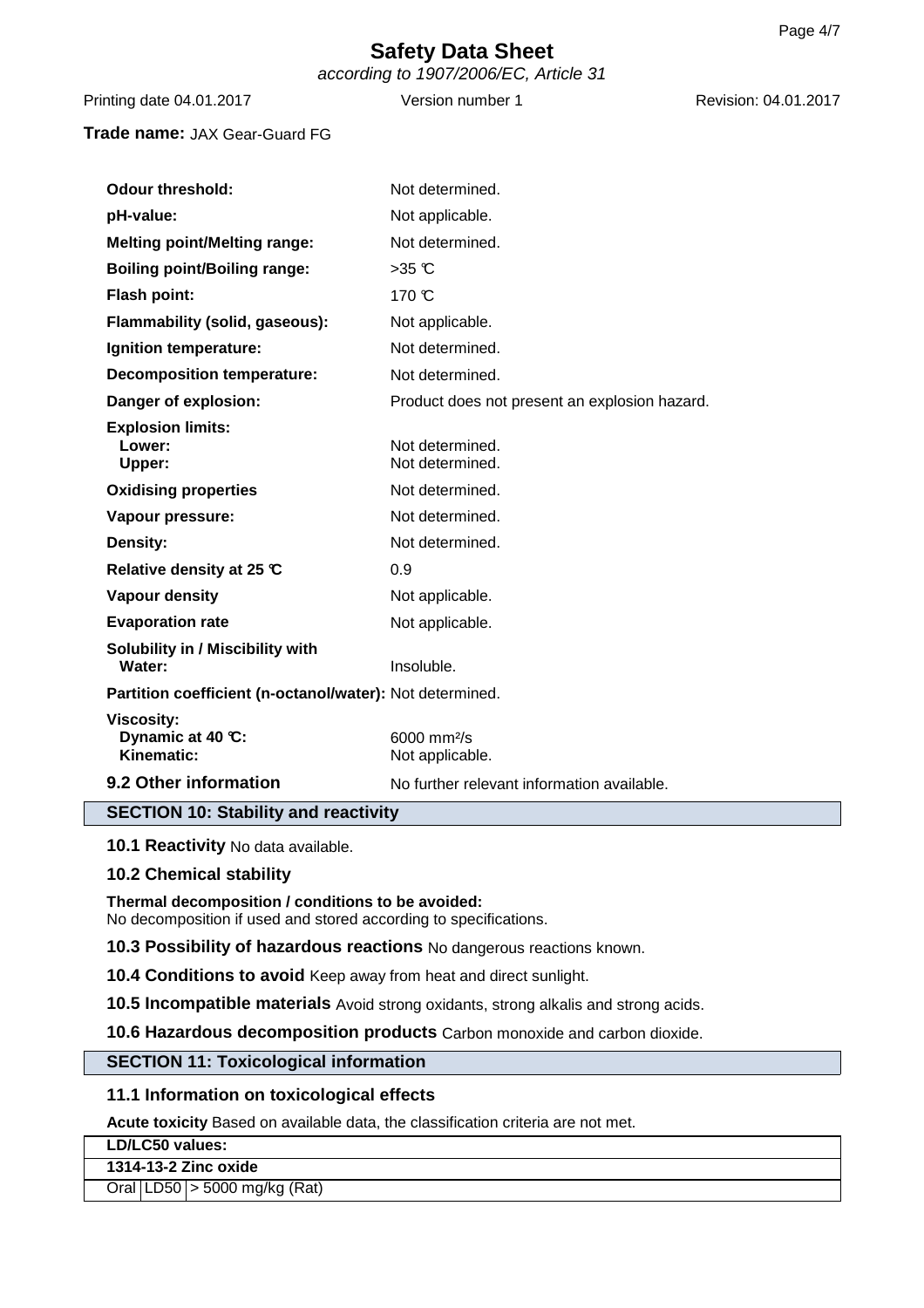according to 1907/2006/EC, Article 31

Printing date 04.01.2017 Version number 1 Revision: 04.01.2017

**Trade name:** JAX Gear-Guard FG

## **Primary irritant effect:**

**Skin corrosion/irritation:** Based on available data, the classification criteria are not met. **Serious eye damage/irritation:** Based on available data, the classification criteria are not met.

**Respiratory or skin sensitisation:** Based on available data, the classification criteria are not met.

**CMR effects (carcinogenity, mutagenicity and toxicity for reproduction): Germ cell mutagenicity:** Based on available data, the classification criteria are not met. **Carcinogenicity:** Based on available data, the classification criteria are not met. **Reproductive toxicity:** Based on available data, the classification criteria are not met. **STOT-single exposure:** Based on available data, the classification criteria are not met. **STOT-repeated exposure:** Based on available data, the classification criteria are not met. **Aspiration hazard:** Based on available data, the classification criteria are not met.

## **SECTION 12: Ecological information**

## **12.1 Toxicity**

**Aquatic toxicity:**

| 1314-13-2 Zinc oxide |  |
|----------------------|--|

LC50/96h 1.1 mg/L (Rainbow Trout)

**12.2 Persistence and degradability** No further relevant information available.

**12.3 Bioaccumulative potential** No further relevant information available.

**12.4 Mobility in soil** No further relevant information available. **Ecotoxical effects:**

**Remark:** Toxic for fish

## **Additional environmental information:**

## **General notes:**

Water hazard class 2 (German Regulation) (Self-assessment): hazardous for water Do not allow product to reach ground water, water course or sewage system. Danger to drinking water if even small quantities leak into the ground. Also poisonous for fish and plankton in water bodies. Toxic for aquatic organisms

## **12.5 Results of PBT and vPvB assessment**

**PBT:** Not applicable. **vPvB:** Not applicable.

**12.6 Other adverse effects** No further relevant information available.

## **SECTION 13: Disposal considerations**

## **13.1 Waste treatment methods**

**Recommendation:** Do not allow product to reach sewage system.

#### **Uncleaned packaging:**

**Recommendation:** Disposal must be made according to official regulations. Packaging that may not be cleansed must be disposed of in the same manner as the product.

# **SECTION 14: Transport information**

**14.1 UN Number ADR, IMDG, IATA** UN3077

**14.2 UN proper shipping name ADR** 3077 ENVIRONMENTALLY HAZARDOUS

SUBSTANCE, SOLID, N.O.S. (Zinc oxide)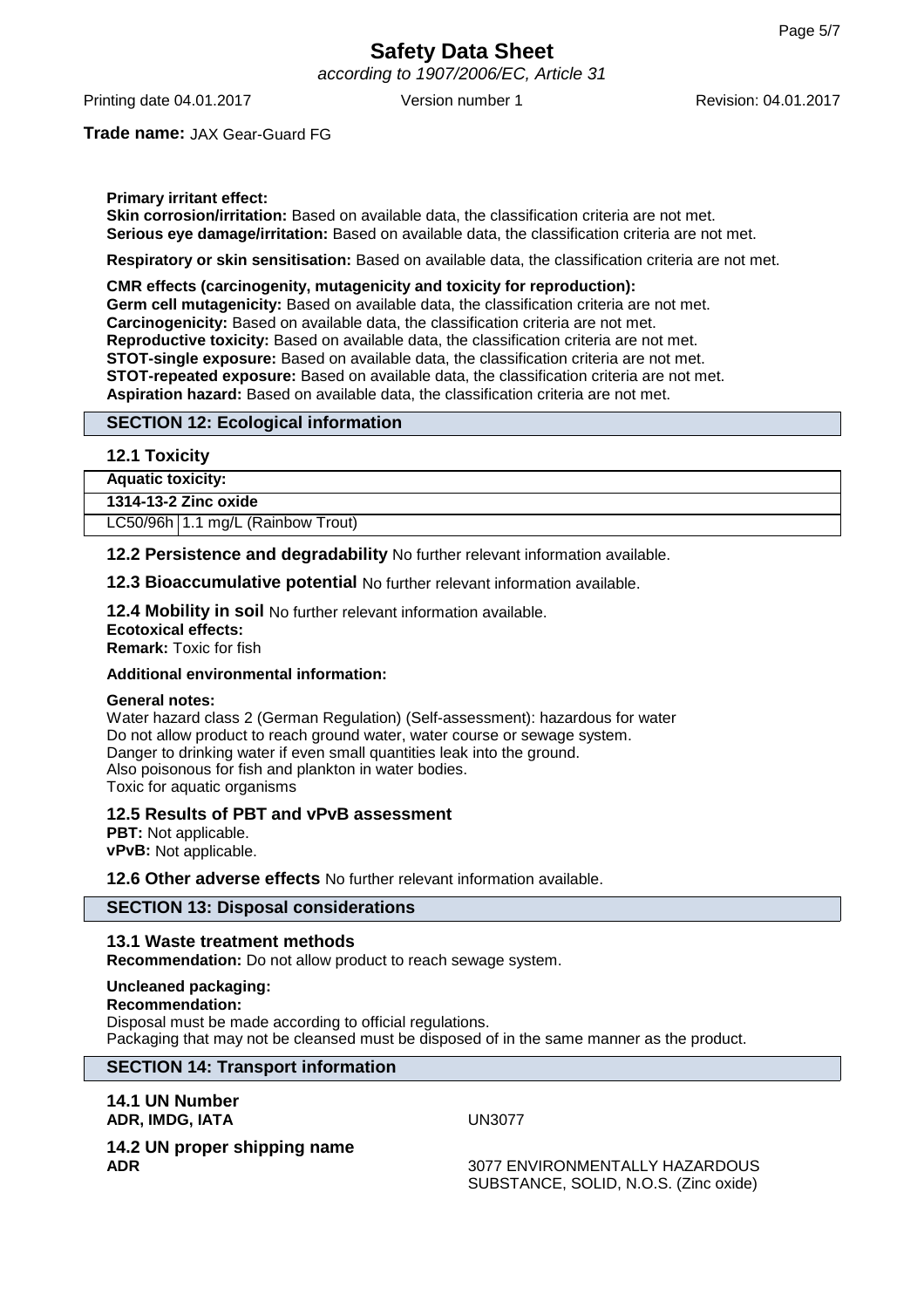# **Safety Data Sheet** according to 1907/2006/EC, Article 31

Printing date 04.01.2017 Version number 1 Revision: 04.01.2017

SOLID, N.O.S. (Zinc oxide), MARINE POLLUTANT

SOLID, N.O.S. (Zinc oxide)

## **Trade name:** JAX Gear-Guard FG

**IMDG** ENVIRONMENTALLY HAZARDOUS SUBSTANCE,

**IATA** ENVIRONMENTALLY HAZARDOUS SUBSTANCE,

**14.3 Transport hazard class(es) ADR, IMDG, IATA**

| <b>Class</b><br>Label                                                                               | 9 Miscellaneous dangerous substances and articles.<br>9                                                                  |  |  |  |
|-----------------------------------------------------------------------------------------------------|--------------------------------------------------------------------------------------------------------------------------|--|--|--|
| <b>ADN/R Class:</b>                                                                                 | M7                                                                                                                       |  |  |  |
| 14.4 Packing group<br>ADR, IMDG, IATA                                                               | $\mathbf{III}$                                                                                                           |  |  |  |
| <b>14.5 Environmental hazards</b>                                                                   | Product contains environmentally hazardous<br>substances: Zinc oxide                                                     |  |  |  |
| <b>Marine pollutant:</b>                                                                            | Yes                                                                                                                      |  |  |  |
| 14.6 Special precautions for user                                                                   | Warning: Miscellaneous dangerous substances and<br>articles.                                                             |  |  |  |
| Danger code (Kemler):<br><b>EMS Number:</b><br><b>Stowage Category</b><br><b>Stowage Code</b>       | 90<br>$F-A, S-F$<br>A<br>SW23 When transported in BK3 bulk container, see<br>7.6.2.12 and 7.7.3.9.                       |  |  |  |
| 14.7 Transport in bulk according to Annex II<br>of MARPOL 73/78 and the IBC Code<br>Not applicable. |                                                                                                                          |  |  |  |
| <b>Transport/Additional information:</b><br><b>ADR</b>                                              |                                                                                                                          |  |  |  |
| <b>Excepted quantities (EQ)</b>                                                                     | Code: E1<br>Maximum net quantity per inner packaging: 30 g<br>Maximum net quantity per outer packaging: 1000 g           |  |  |  |
| <b>Tunnel restriction code:</b><br><b>IMDG</b>                                                      | Е                                                                                                                        |  |  |  |
| Limited quantities (LQ)<br><b>Excepted quantities (EQ)</b>                                          | $5$ kg<br>Code: E1<br>Maximum net quantity per inner packaging: 30 g<br>Maximum net quantity per outer packaging: 1000 g |  |  |  |

# **SECTION 15: Regulatory information**

# **15.1 Safety, health and environmental regulations/legislation specific for the substance or mixture**

**Directive 2012/18/EU Named dangerous substances - ANNEX I** None of the ingredients are listed. **Seveso category** E2 Hazardous to the Aquatic Environment **Qualifying quantity (tonnes) for the application of lower-tier requirements** 200 t **Qualifying quantity (tonnes) for the application of upper-tier requirements** 500 t

**15.2 Chemical safety assessment** A Chemical Safety Assessment has not been carried out.

# **SECTION 16: Other information**

This information is based on our present knowledge. However, this shall not constitute a guarantee for any specific product features and shall not establish a legally valid contractual relationship.